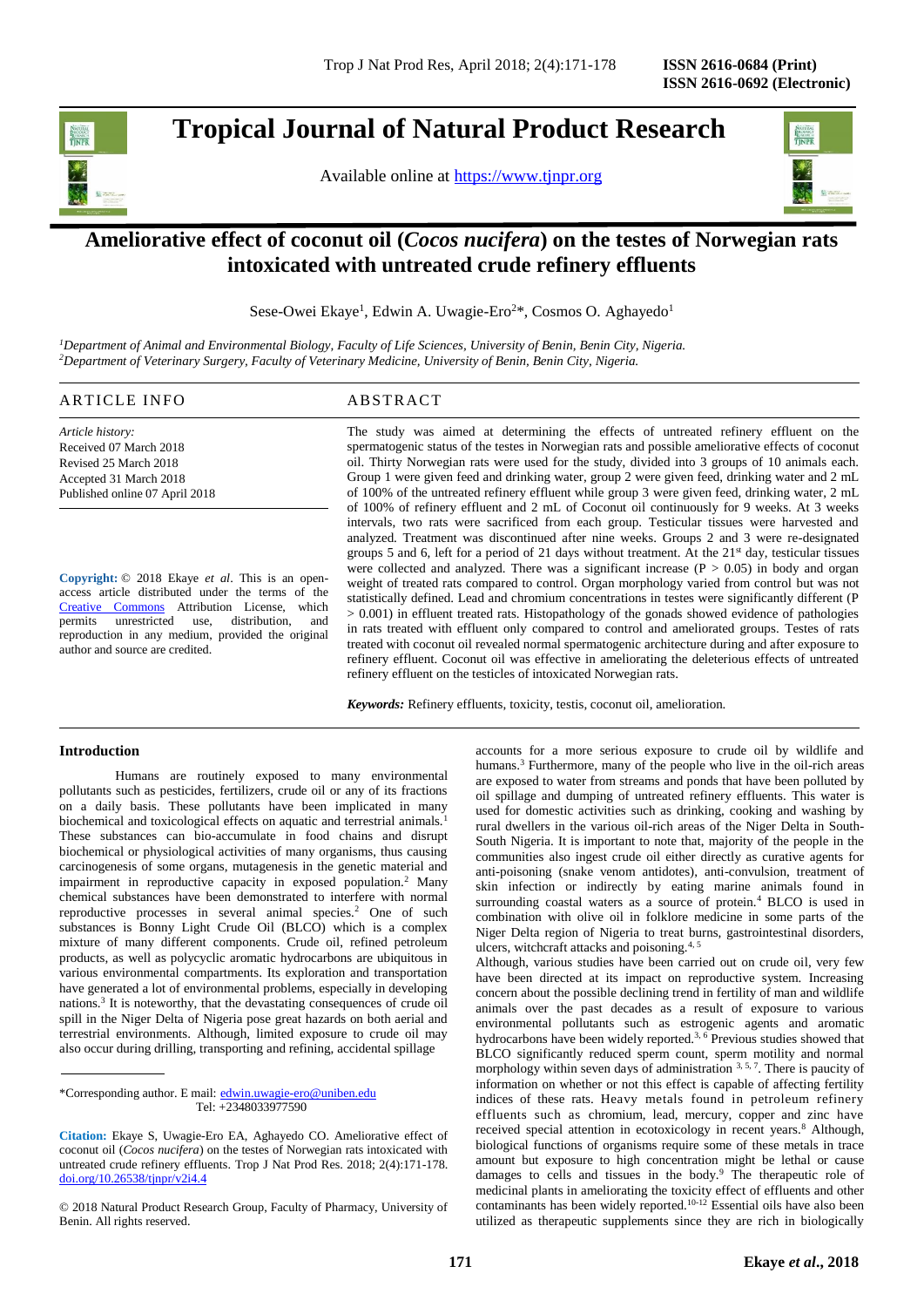active compounds. Besides, coconut oil has been reported to have anticancer, antimicrobial, and anti-inflammatory properties.13, 14, 15 A recent study reported that virgin coconut oil lowered alcohol-induced oxidative stress by reducing testicular malondialdehyde level (tMDA) and ameliorated the deleterious effect of alcohol on serum testosterone levels in rats.<sup>15</sup>

Coconut oil, a potent non-drug or natural yeast-fighter, contains three medium chain fatty acids, i.e., lauric acid (50–53%), caprylic acid, and capric acid, all of which have antifungal effect against *Candida spp* and other fungi. Coconut oil has been confirmed to possess antimicrobial, antiviral and antiprotozoal activities.<sup>16</sup>

# **Materials and Methods**

#### *Experimental Animals*

This study was conducted in compliance with the Schedule Y guideline, Good Laboratory Practice (GLP) Regulations for Non-Clinical Laboratory Studies (21 CFR Part 58), OECD Good Laboratory Practice Principles (GLP) and in accordance with regulation of the Committee for the Purpose of Control and Supervision on Experiments on Animals No. 1568/RO/C/11/CPCSEA. All animal experiments were also conducted in accordance with standard guidelines on the use of animals for experimental toxicology study. Experimental animals were obtained from the animal house Unit of the Department of Animal and Environmental Biology, Faculty of Life Sciences, University of Benin, Nigeria.

## *Experimental Design*

A total of thirty (30) male Norwegian rats weighing  $108 \pm 12$  g were used for the experiment. Rats were randomly assigned into 3 groups of 10 animals each and allowed a period of 2 weeks to acclimatize before the start of the experiment. They were kept in wooden cages of dimension (3 m  $\times$  2 m  $\times$ 1 m) with wire mesh covers. All rats were given feed and water *ad libitum*. Rats in group 1 served as the control group. Group 2 received 2 mL of 100% of the untreated refinery effluent *per os* continuously for 9 weeks; these served as the treatment group. Group 3 rats were given 2 mL of 100% of refinery effluent and 2 mL of coconut oil *per os* continuously for 9 weeks. At 3 weeks intervals, two rats were euthanized with chloroform from each group (1-3), samples (blood and testes) were harvested and analyzed for each experimental group till the end of phase 1. Treatment was discontinued after nine weeks. The remaining rats in groups 2 and 3 were designated groups 4 and 5. They were left alone for a period of 21 days without oral administration of both the untreated refinery effluent and the coconut oil. They were on feed and drinking water *ad-libitum*. This was the post-exposure stage of the experiment. At the end of the 21 days, samples (blood and testes) from each group (4 and 5) were collected and analyzed as well.

### *Refinery Effluent Collection*

Refinery Effluent (Untreated waste water or produce water) was collected from a crude oil refinery; including both the tank farm drainage water and the spent caustic MEA (Monoethanolamine) from the refinery. This was then transferred to the laboratory in pre-cleaned 1.5 L plastic containers and stored at room temperature until use. These were considered as the stock effluent (100%).

## *Physical and Chemical Analysis of Refinery Effluent*

Physical and chemical components of the untreated refinery effluent were analyzed and parameters such as pH, Temperature, Free Oil, Sulphides, Phenols, Total Nitrogen, Total alkalinity, Chemical oxygen demand (COD), Total suspended solids (TSS), Turbidity, and Dissolved solids, were determined. The concentrations of heavy metals namely; dissolved iron (Fe), lead (Pb), copper (Cu), manganese (Mn), chromium (Cr), Mercury (Hg), Arsenic (As) and Total Hydrocarbon Content (THC) were also determined.

## *Coconut Oil Preparation*

Fresh coconut (*Cocos nucifera*) was obtained from the New Benin Market, Benin City, Edo State, Nigeria. The fresh coconut meat was grated and pressed using a sterilized sieve to produce coconut milk, which was allowed to ferment for 48 h, after which the solids and water content were separated from the oil. The oil was then heated in a water bath slightly to remove retained moisture. The oil was filtered by passage through a 25 m pore size filter (Millipore, St. Quentin, France) to give an

aqueous extract of coconut oil. This was collected in a sterile vial and stored at 4°C until use.<sup>17</sup>

*Phytochemical Analysis of Coconut Oil*

Phytochemical analysis was carried out and tests were conducted to determine the presence of flavonoids, tannins, cardiac glycosides, saponin, steroids, terpenoids**,** alkaloids**,** and reducing sugar according to standard methods.<sup>18</sup>

#### *Anti-microbial Analysis of the Effluent using Coconut Oil Preparation of Culture media*

All media were prepared according to manufacturer instruction. The media used in this study include nutrient agar and McConkey agar.

#### *Isolation of Bacteria*

Total viable heterotrophic bacterial counts were determined using pour plate technique. Then the molten nutrient agar at  $45^{\circ}$ C was poured into the Petri dishes containing 1 mL of the appropriate dilution for the isolation of the total heterotrophic bacteria. They were swirled to mix and allowed to solidify. The nutrient agar plates were incubated at  $37^{\circ}$ C for 24 h. Colony counts were taken after incubation, then recorded in colony forming unit per milliliter and preserved by sub culturing the bacterial isolates into nutrient agar slants which were used for biochemical tests.

#### *Enumeration of microorganisms*

The standard method for estimating bacterial and fungal counts was used to enumerate the total viable counts of the isolates.<sup>19</sup>

#### *Sub-culturing of bacterial isolates*

A single isolated colony of the bacteria was picked up with the help of sterilized wire loop and was streaked on fresh nutrient agar medium. The nutrient agar plates were incubated at 37°C for 24 h. The isolated bacterial strains were refrigerated after preparing slants.

#### *Characterization and Identification of Bacterial Isolates*

The bacterial isolates from the effluents were identified based on standard microbiological methods.<sup>20</sup> Isolates were identified based on their macroscopic and microscopic characteristics with reference to standard identification keys and atlas.<sup>21</sup>

# *Physical Observations, Body and Organ Weight Measurement*

Each rat in each of the treatment groups was observed twice daily (before and after exposure) for signs of clinical toxicity in the appearances of the skin and fur, eyes and mucous membrane, behavioral pattern, respiratory system, morbidity and mortality. The body weight of each animal in the control and treatment groups was measured at the beginning of the experiment and at the end of exposure period using OHAUS® Scout TM Pro, Model: SPU202 digital weighing balance. The testis of the animals were surgically removed and weighed, then bottled with formal saline and Nitric acid depending on the analysis. The Absolute organ weight was determined.

# *Heavy Metal Concentration Analysis*

Metal concentrations in the organs were determined by atomic absorption spectrophotometry as previously described by Brzoska.<sup>22</sup> The model used was the Buck Scientific 210 VGP.

#### *Histopathology*

The fixed testes were dehydrated in ascending concentrations of alcohol, cleared in xylene for 90 min, and embedded in paraffin wax. Sections 5 microns thick were made and mounted on slides. The slides were stained with hematoxylin, counter stained with eosin (H & E stains) and viewed under an Olympus Microscope (light microscope) (Nikon Eclipse E400). All alterations from the normal structure were registered. Photomicrographs were obtained at different magnification to show the differences in tissues of the testes of the rats for each experimental group at varying time phase.

#### *Statistical Analysis*

All data were analyzed using the Statistical software, SigmaPlot for advance statistics (Systat Inc. USA, 2010), Version 12.0. Significant difference between treatment(s) and control was analyzed with Two-Way and One-way ANOVA (Analysis of Variance) under DMR test (Duncan Multiple Ratio) for pair-wise comparison to detect significant differences at  $P \le 0.05$ .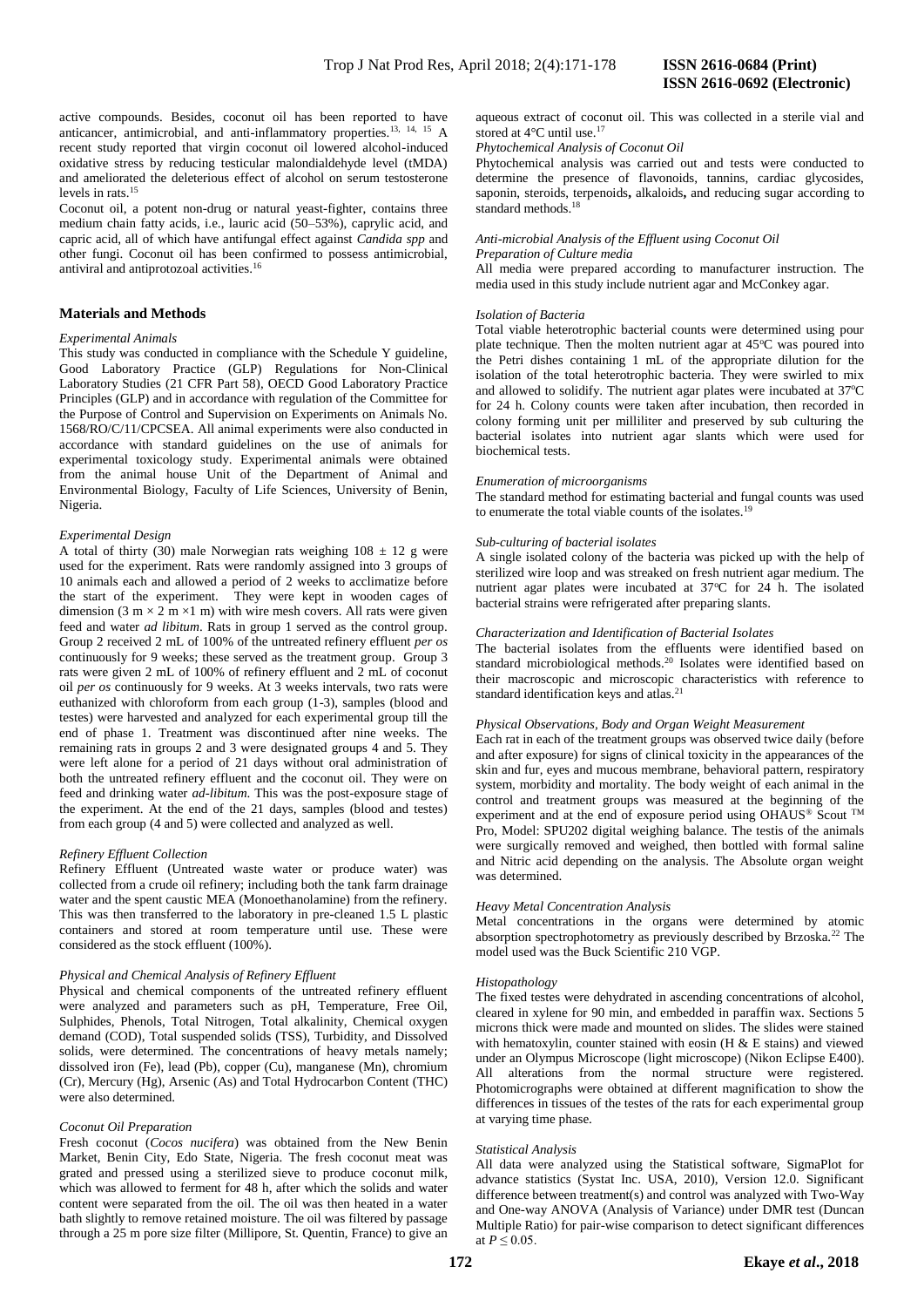# **ISSN 2616-0692 (Electronic)**

# **Results and Discussion**

Coconut oil which exhibited ameliorative effect on antispermatogenic effect induced by refinery effluent was found to be rich in essential constituent that could serve as anti-oxidants and also useful in nutrient enrichment. Flavonoids, terpenoids, steroids, anthraquinones, saponins, reducing sugars, alkaloids, tannins and cardiac glycosides were detected in both substances.

During the duration of exposure of rats to the effluents, increased water intake was observed in rats across the treatment groups compared to control. After 2 weeks of exposure, there was a continued increase in body weight across all groups (Table 1). At the end of the sixth week, rats in the control group and those given coconut oil were more active. Other observations such as diarrhea, loss of fur, swelling of the body and loss of appetite were also observed in refinery effluent treated rats.

Body weight of rats estimated at 3, 6 and 9 weeks of treatment increases across all treatment groups (Table 2). There was also an increase in body weight of rats treated for 9 weeks before the 21-day post-treatment. From week 10 to 13 post-treatment, there was a decrease in body weight of rats treated with effluent only (Figure 1). Treated rats given coconut oil showed increase in weight gain after week 10-13 (Figure 2). Rats treated with effluent and coconut oil as abatement increases in body weight from week 10 to 11 but decrease from week 11 to 12 with a slight increase in body weight observed from week 12-13 (Figure 2). The urinalysis of some selected rats at the end of 6 weeks of exposure and after the 21-day recovery period showed that the pH reduced in all the groups except in the group given coconut oil. After 21 days, mean pH was 8.0 in all groups.

Testes were found to contain certain detectable concentrations of chromium and lead, the Chromium (Cr) and lead (Pb) concentration were found to be significantly different  $(P < 0.001)$  in rats treated with effluent as compared to those that also received coconut oil (Table 3). The maximum chromium and lead concentrations found in the gonads were in the effluent treated rats. In the testes, the highest concentration of chromium in effluent treated rats (slightly > 0.018 mg/kg) was observed at 3 weeks post-treatment while for lead, the highest concentration (0.9 mg/kg) was observed at the 21 days post-treatment period (Figure 3).

At 3 weeks of exposure; the testes of rats in group 1 appeared normal in shape and morphology with no visible sign of degeneration composing of seminiferous tubules and interstitial space (Figure 4). The testes of rats treated with effluent only showed mild interstitial congestion and testicular edema (Figure 5). At 6 weeks of exposure; the testes of rats in the control group appeared normal in shape and morphology with no visible signs of degeneration, visible from the histology of the seminiferous tubules and interstitial space (Figure 7). The testis of the male rat given effluent only showed patchy spermatogenic arrest (Figure 8). The testes of rats treated with effluent and coconut oil showed moderate interstitial edema (Figure 9). At 9 weeks of exposure; the testis of the rats given effluent only showed vascular degeneration and spermatogenic arrest (Figure 10). The testis of the rats given effluent and coconut oil were normal (Figure 11). After 21 days recovery period; the testis of rats in which effluent only was discontinued showing mild spermatogenic arrest (Figure 12). While the testis of the male rats in which effluent and coconut oil were discontinued showing normal maturation and complete return of spermatogenesis stages moderate lymphoid activation (Figure 13).

The development of the oil industry has generally made the environment particularly the wetland ecosystem vulnerable to damaging effects of oil pollution. Contamination of aquatic environment by effluents from petroleum industries constitutes a source of stress to aquatic organisms. Studies have shown that exploratory activities and downstream conversion in refinery generate several pollutants and chemicals to surrounding water bodies<sup>23</sup> and these activities cause toxicological effects on aquatic lives  $23$ ,  $24$  and also mammals that are directly or indirectly exposed to the contaminants.

In this study, significant increase in body weight throughout the duration of exposure was observed in rats treated with refinery effluent and also in those that received coconut oil. In the period when rats were withdrawn from treatment i.e. post-treatment period, significance reduction in body weight across the treated groups was equally observed (Table 4). Though, it has been reported that rats exposed to industrial effluents show a significant reduction in their body weight on exposure; this study found an increase in body weight of rats upon exposure and rats during the exposure period showed no obvious sign of loss of appetite. The increased body weight might be an indication of toxicity via

accumulation of fluids in organs and body tissues and deposition of heavy metals in tissues. Studies have reported weight gain in some organs of rats on exposure to contaminants such as leachates. The authors attributed it to heavy metals in the contaminant since these organs are involved with sequestration of metals. 5, 25 However, other studies had shown reduction in body and organ weight of rats exposed to textile effluent at concentrations that was reported toxic <sup>26</sup> This study also reported an increase in organ weight of treated rats with reduction in morphology such as length. Increase in organ weight e.g. testes weight is often an indication of gonadal pathology. The testes of the rats in the treatment and ameliorated group showed distinct signs of inflammation (congestion and edema). This could have been due to the deleterious effects of acute lead intoxication. The amelioration seems not to have been effective at 3 weeks. There was some degree of spermatogenic arrest after 6 weeks which was indicated by alterations of the normal testis architecture. In agreement with this, a study reported that the testes of rabbits given a dose of 200 mg of lead showed deformities in the architecture with serious damage within the seminiferous tubules.<sup>2</sup> These damages were however abated from the  $6<sup>th</sup>$  week of amelioration with coconut oil. Some degree of spermatogenic arrest however continued at the 9<sup>th</sup> week in the treated group which was absent in the ameliorated group. At the end of the 21 days post exposure period, the spermatogenic arrest seems to have been reduced with visible signs of return to normal testicular architecture. Moreover, more works should be done in order to ascertain which of the heavy metals in the effluents specifically had anti-spermatogenic effects on the testes.

Coconut oil has been reported to contain polyphenols 28, 29 and polyphenols have been reported to possess various biological actions, including anti-nociceptive and anti-inflammatory activities, 30, 31 effect on signal transduction, activation of pro-inflammatory transcription factors and gene expression  $32, 33$  this may account for the protective effect on the testes of the rats in this study and the non-detectable levels of heavy metal accumulation in the testes.

Coconut oil had inhibitory action against the six bacteria isolates (*Staphylococcus aureus, Micococcus letus*, *Bacillus subtilis, Klebsiella, pneumonia Escherichia coli* and *Pseudomonas aeruginosa*) from the refinery effluent. (Figure 14). Similar results of anti-microbial activity of essential oil on *E. coli*, *S aureus* has also been reported; extract of coconut (*Cocus nucifera*) has a high inhibitory activity against *S. aureus*, *P. aeruginosa*, *Klebsiella pneumonia*, *E. coli*, *Micococcus letus* <sup>34</sup>

This study has provided adequate information on the toxic effects of untreated refinery effluent on the testicles of Norwegian rats. It has also highlighted the benefits of coconut oil as a possible agent in ameliorating the deleterious effects of refinery effluent toxicity. Histological examinations revealed varying pathological changes, tubular necrosis, spermatogenic arrest and interstitial edema. However, the use of coconut oil ameliorated further damage to testicular tissues resulting from the exposure to untreated refinery effluent.



**Figure 1**: Changes in mean body weight of rats across the experimental groups at various time points.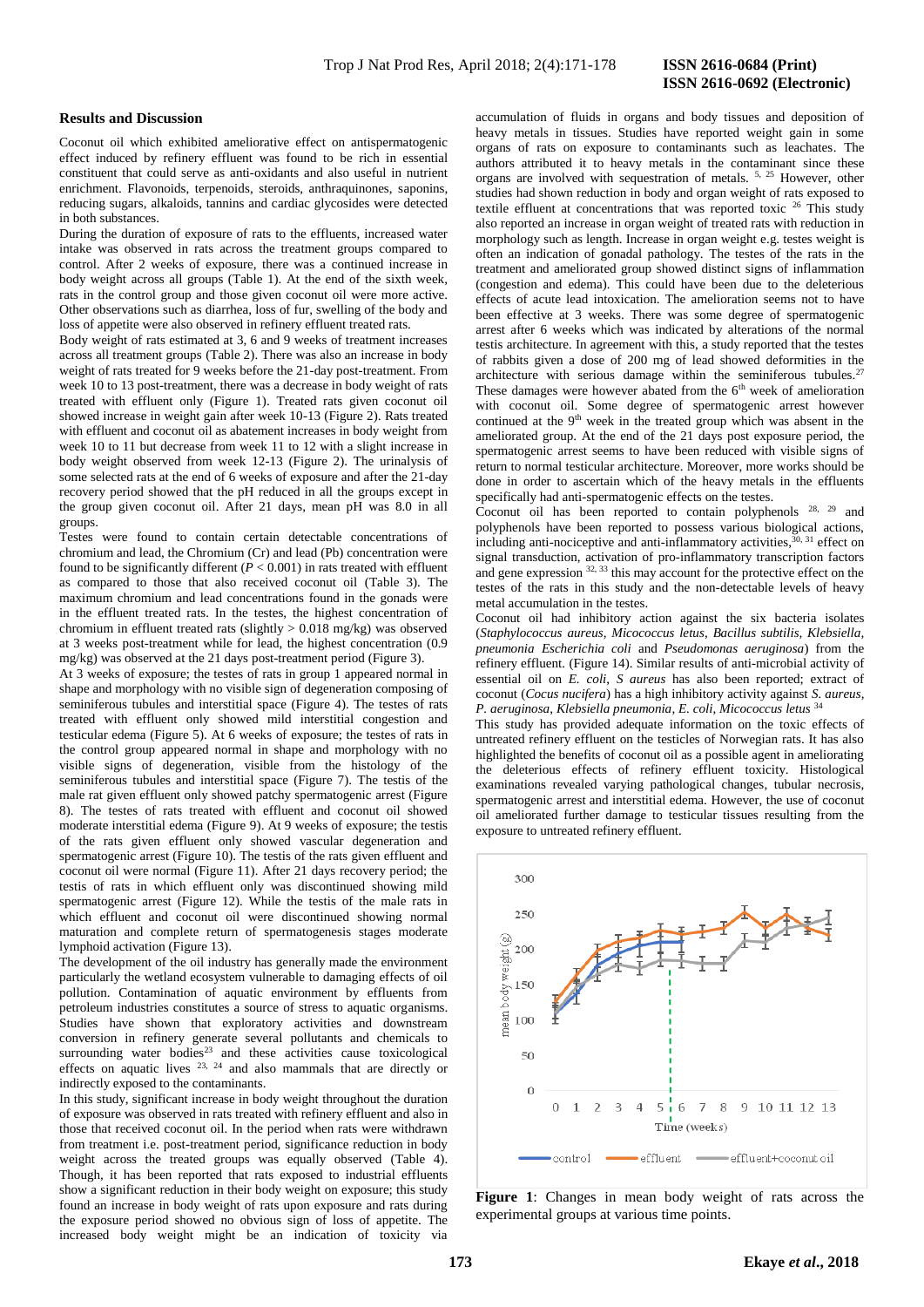**ISSN 2616-0692 (Electronic)** 



**Figure 2**: Mean weight, length and circumference of testes across experimental groups.



| Time      | Group          | Time                     | Mean body  | SE (Standard |
|-----------|----------------|--------------------------|------------|--------------|
| period    |                | point                    | Weight (g) | Error)       |
| (week)    |                |                          |            |              |
| $1 - 3$   | $\overline{1}$ | $\overline{0}$           | 110        | 12.5         |
|           |                | 1                        | 137.5      | 12.553       |
|           |                | $\overline{c}$           | 177.5      | 14.835       |
|           |                | 3                        | 195        | 17.191       |
|           | $\overline{c}$ | $\boldsymbol{0}$         | 126.25     | 8.839        |
|           |                | $\,1$                    | 163.75     | 8.877        |
|           |                | $\overline{\mathbf{c}}$  | 198.75     | 10.49        |
|           |                | 3                        | 211.25     | 12.156       |
|           | 3              | $\boldsymbol{0}$         | 111.25     | 8.839        |
|           |                | $\mathbf{1}$             | 147.5      | 8.877        |
|           |                | $\overline{\mathbf{c}}$  | 165        | 10.49        |
|           |                | 3                        | 178.75     | 12.156       |
| $4 - 6$   | $\mathbf{1}$   | $\boldsymbol{0}$         | 115        | 16.833       |
|           |                | $\overline{\mathcal{L}}$ | 205        | 11.547       |
|           |                | 5                        | 210        | 10.206       |
|           |                | 6                        | 210        | 16.833       |
|           | $\overline{c}$ | $\boldsymbol{0}$         | 118.333    | 9.718        |
|           |                | 4                        | 216.667    | 6.667        |
|           |                | 5                        | 226.667    | 5.893        |
|           |                | 6                        | 221.667    | 9.718        |
|           |                |                          |            |              |
|           | 3              | 0                        | 106.667    | 9.718        |
|           |                | 4                        | 173.333    | 6.667        |
|           |                | 5                        | 185        | 5.893        |
|           |                | 6                        | 183.333    | 9.718        |
| $7-9$     | $\mathfrak{2}$ | $\boldsymbol{0}$         | 115.5      | 7.906        |
|           |                | $\overline{7}$           | 225.0      | 5.303        |
|           |                | 8                        | 230.0      | 7.017        |
|           |                | 9                        | 253.0      | 8.839        |
|           | 3              | $\boldsymbol{0}$         | 95.0       | 7.906        |
|           |                | $\overline{7}$           | 180.0      | 5.303        |
|           |                | 8                        | 180.0      | 7.017        |
|           |                | 9                        | 212.5      | 8.839        |
| $10 - 13$ | 5              | 10                       | 230        |              |
|           |                | 11                       | 250        |              |
|           |                | 12                       | 230        |              |
|           |                | 13                       | 220        |              |
|           | 6              | 10                       | 210        |              |
|           |                | 11                       | 230        |              |
|           |                | 12                       | 235        |              |
|           |                | 13                       | 245        |              |



**Figure 3**: Concentration of heavy metals lead and chromium in the testes across experimental rats.

**Table 2:** Changes in mean organ weight in rats across control, effluent and coconut oil abated groups.

| Organ         | <b>Measure</b>     | Group          | Mean   | <b>SD</b> | P     |
|---------------|--------------------|----------------|--------|-----------|-------|
| <b>Testes</b> | Weight $(g)$       | 1              | 1.1775 | 0.0789    | 0.025 |
|               |                    | $\overline{2}$ | 1.3663 | 0.19316   | 0.038 |
|               |                    | 3              | 1.1725 | 0.08242   |       |
|               | Length $(cm)$      | 1              | 2.015  | 0.01915   | 0.814 |
|               |                    | $\overline{c}$ | 1.9712 | 0.40717   |       |
|               |                    | 3              | 2.0588 | 0.11051   |       |
|               | Circumference (cm) | 1              | 2.51   | 0.5889    | 0.878 |
|               |                    | $\overline{c}$ | 2.3213 | 0.53485   |       |
|               |                    | 3              | 2.3713 | 0.67558   |       |

**Table 3**: Results of One-way Analysis of Variance for mean concentration of Chromium and Lead in the body organ across various experimental groups.

| Organ         | <b>Metal</b> | Group          | Mean    | <b>SD</b> | P     |
|---------------|--------------|----------------|---------|-----------|-------|
| <b>Testes</b> | Chromium     |                | 0.009   | 0.012728  | 0.257 |
|               |              | $\overline{2}$ | 0.0025  | 0.00238   |       |
|               |              | 3              | 0.00105 | 0.001418  |       |
|               | Lead         | 1              | 0.2875  | 0.19445   | 0.491 |
|               |              | $\overline{2}$ | 0.2608  | 0.42972   |       |
|               |              | 3              | 0.034   | 0.03879   |       |
|               |              |                |         |           |       |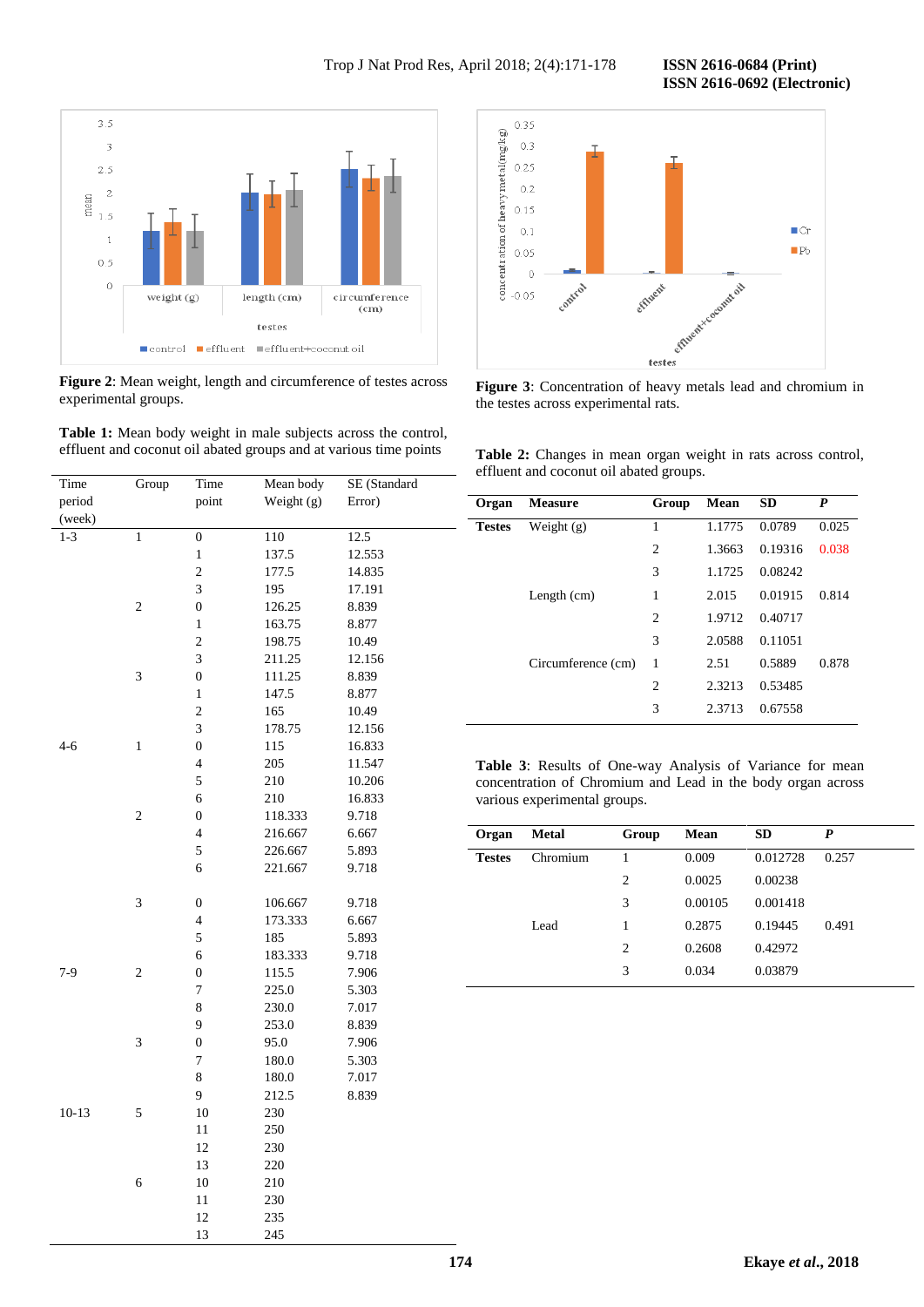| Table 4: Results of repeated measures ANOVA and test of significance of mean body weights in male subjects between various |
|----------------------------------------------------------------------------------------------------------------------------|
| time points across the control, effluent and coconut oil abated groups.                                                    |

|             |             |                  |              |           | Compared    | Mean       | $\boldsymbol{P}$ |
|-------------|-------------|------------------|--------------|-----------|-------------|------------|------------------|
| Weight      | Time period | Time             | Mean body    | <b>SE</b> | time points | difference |                  |
|             | (week)      | point            | weight $(g)$ |           |             |            |                  |
| <b>Body</b> | $1 - 3$     | $\mathbf{0}$     | 115.833      | 5.893     | $0 - 1$     | $-33.75$   | < 0.0001         |
|             |             | 1                | 149.583      | 5.918     | $0 - 2$     | $-64.583$  | < 0.0001         |
|             |             | $\overline{c}$   | 180.417      | 6.993     | $0 - 3$     | $-79.167$  | < 0.0001         |
|             |             | 3                | 195          | 8.104     | $1 - 2$     | $-30.833$  | < 0.0001         |
|             |             |                  |              |           | $1 - 3$     | $-45.417$  | < 0.0001         |
|             |             |                  |              |           | $2 - 3$     | $-14.583$  | 0.003            |
|             | $4 - 6$     | $\boldsymbol{0}$ | 113.333      | 7.244     | $0 - 4$     | $-85.0$    | < 0.0001         |
|             |             | $\overline{4}$   | 198.333      | 4.969     | $0 - 5$     | -93.889    | < 0.0001         |
|             |             | 5                | 207.222      | 4.392     | $0 - 6$     | $-91.667$  | 0.001            |
|             |             | 6                | 205          | 7.244     | $4 - 5$     | $-8.889$   | 0.486            |
|             |             |                  |              |           | $4 - 6$     | $-6.667$   | >0.05            |
|             |             |                  |              |           | $5 - 6$     | 2.222      | >0.05            |
|             | $7 - 9$     | $\boldsymbol{0}$ | 105          | 5.59      | $0 - 7$     | $-96.25$   | 0.041            |
|             |             | 7                | 201.25       | 3.75      | $0 - 8$     | $-100$     | 0.048            |
|             |             | 8                | 205          | 5.0       | $0 - 9$     | $-118.75$  | 0.056            |
|             |             | 9                | 223.75       | 6.25      | $7 - 8$     | $-3.75$    | 0.573            |
|             |             |                  |              |           | $7 - 9$     | $-22.5$    | 0.177            |
|             |             |                  |              |           | $8 - 9$     | $-18.75$   | 0.226            |
|             | $10 - 13$   | 10               | 220.0        |           |             |            |                  |
|             |             | 11               | 240.0        |           |             |            |                  |
|             |             | 12               | 232.5        |           |             |            |                  |
|             |             | 13               | 232.5        |           |             |            |                  |



seminiferous tubules

intestitial space

**Figure 4:** Testis of control rat at week 3 showing normal seminiferous tubules and interstitial space (H&E x 100).



**Figure 5:** Testis of rat treated with refinery effluent only at week 3 showing interstitial congestion and edema (H&E x 100).



normal spermatogenic **Blood vessels**  $series$ 

**Figure 6:** Testis of rat given effluent and coconut oil at week 3 showing normal spermatogenic series and blood vessels (H&E x 100).



interstitial space seminiferous tubules

**Figure 7:** Testis of control rat at week 6 composed of normal seminiferous tubules and interstitial space (H&E x 100).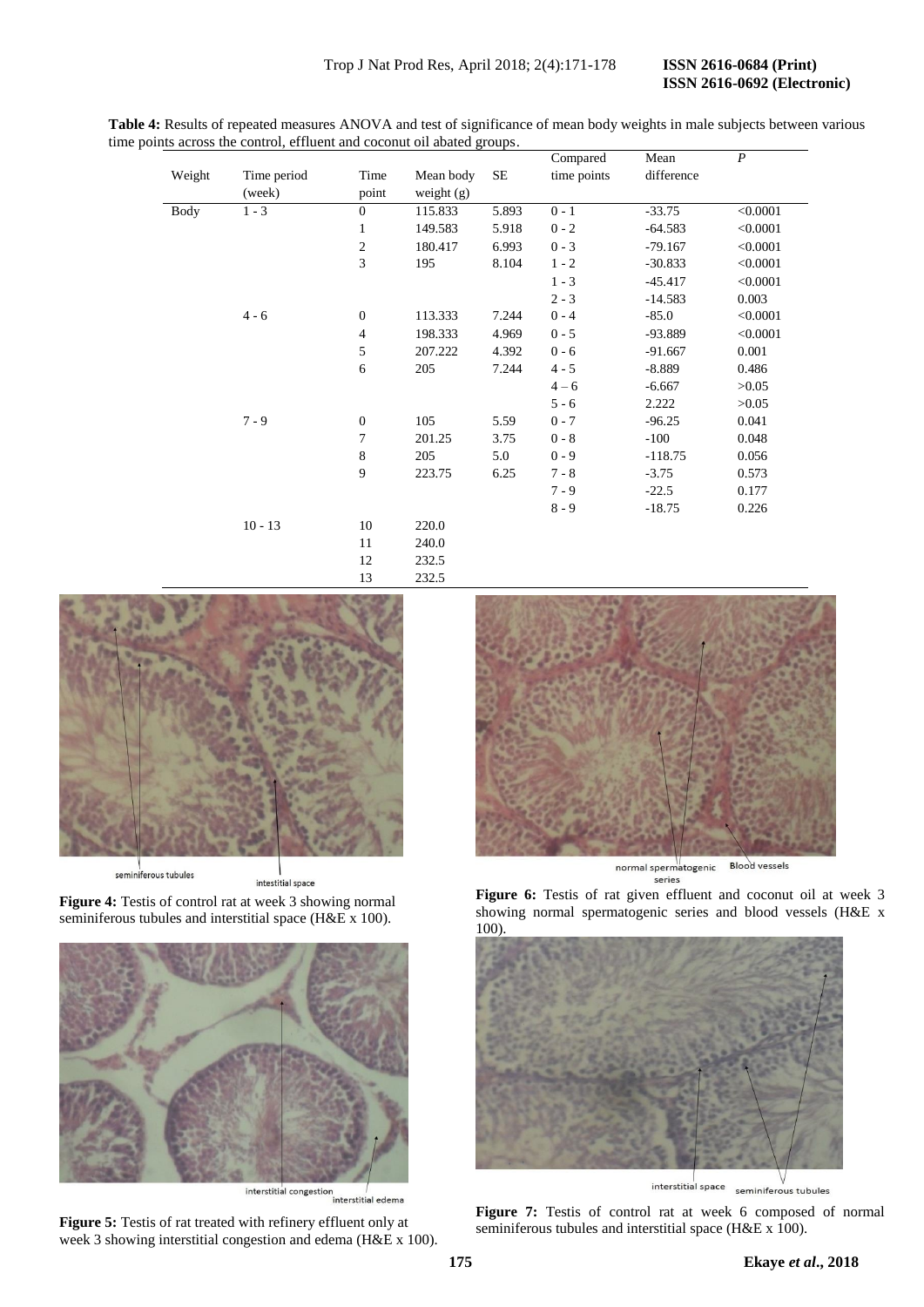# **ISSN 2616-0692 (Electronic)**



spermatogenic arrest

**Figure 8:** Testis of rat treated with refinery effluent only at week 6 showing spermatogenic arrest (H&E x 100).



moderate interstitial edema

**Figure 9:** Testis of rat given effluent and coconut oil at week 6 showing moderate interstitial edema (H&E x 100).



partial spermatogenic arrest

Figure 10: Testis of rat given refinery effluent at week 9 patchy spermatogenic arrest (H&E x 100).



sequential maturation

**Figure 11:** Testis of rat given effluent and coconut oil after 21 days resting period showing normal sequential spermatogenic maturation (H&E x 100).



sequential maturation

Figure 12: Testis of rat given effluent only after 21 days resting period showing normal sequential spermatogenic maturation (H&E x 100).



normal sequential maturation

Figure 13: Testis of rat given effluent only after 21 days resting period showing normal sequential spermatogenic maturation (H&E x 100).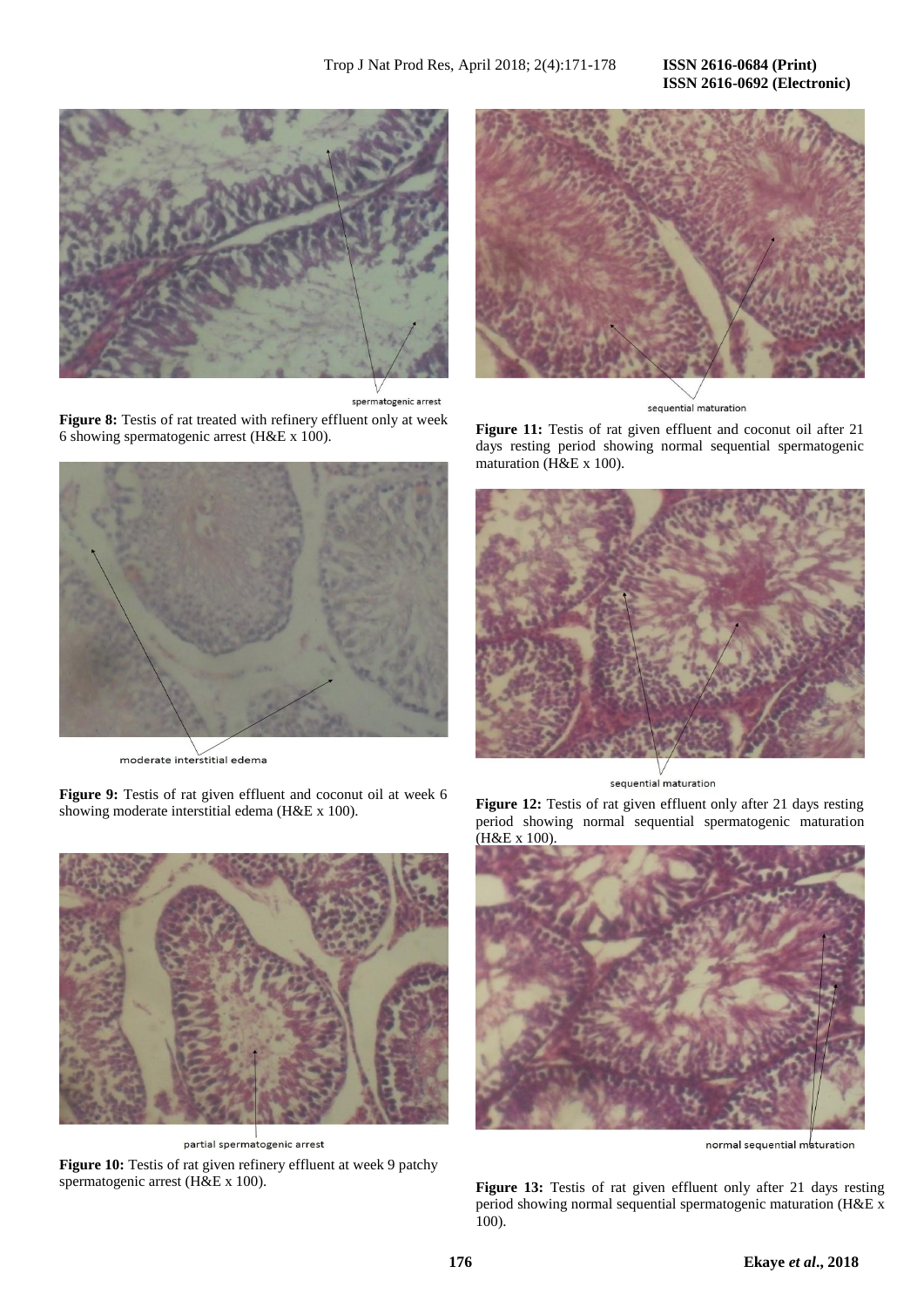

**Figure 14:** Microbial inhibition zone of coconut oil for positive culture organisms in refinery effluent.

# **Conclusion**

From this study, exposure to refinery effluents resulted in spermatogenic arrest in Norwegian rats and coconut oil had ameliorative effects on the spermatogenic arrest resulting from refinery effluent toxicity. Coconut oil offered a measure of protection to the testes of Norwegian rats intoxicated with refinery effluents. Based on the findings from this study, it is recommended that industrial waste such as refinery effluent should be properly treated prior to release into the environment, there should be regular regulatory assessment of the treated effluent using appropriate risk assessment procedures, and there should be strict regulation on the release of industrial effluents into the environment.

# **Conflict of interest**

The authors declare no conflict of interest.

## **Authors' Declaration**

The authors hereby declare that the work presented in this article is original and that any liability for claims relating to the content of this article will be borne by them.

# **References**

- 1. Ovuru SS and Ekweozor IKE. Haematological changes associated with crude oil ingestion in experimental rabbits. Afr J Biotechnol. 2004; 3:346-348.
- 2. Indarto D and Izawa M. Steroid Hormones and Endocrine disruptors: Recent advances in receptor-mediated actions. Yonago Acta Medica. 2001; 44:1-6.
- 3. Adesanya OA, Shittu LAJ, Omonigbehin EA, Tayo AO. Spermatotoxic impact of bonny light crude oil (BLCO) ingestion on adult male Swiss albino mice, Int J Phys Sci. 2009; 4 (5): 349-353.
- 4. Dede EB, Igboh NM, Ayalogu OA. Chronic study of crude petroleum bonny light, kerosene, and gasoline using hematological parameters. J Appl Sci Environ Mgt. 2002; 6(1): 60-66.
- 5. Orisakwe OE, Akumka DD, Njan AA, Afonne OJ. Testicular toxicity of Nigerian bonny light crude oil in male albino rats. Rep Toxicol. 2004; 18: 439–442.
- 6. Izegbu MC, Ojo MO, Shittu LAJ. Clinical –pathological pattern of testicular malignancies in Ilorin, Nigeria-a report of 8 cases. J Cancer Res Ther. 2005; 1(4): 229-231.
- 7. Farombi EO, Adedara IA, Ebokaiwe AP, Teberen R, Ehwerhemuepha T. Nigerian Bonny Light Crude Oil Disrupts

Antioxidant Systems in Testes and Sperm of Rats; Arch Environ Cont Toxicol. 2010; 59: 166-174.

- 8. Akunna GG, Ogunmodede OS, Saalu CL, Ogunlade B, Bello AJ, Salawu EO. Ameliorative effect of *Moringa oleifera* (Drumstick) leaf extracts on chromium-induced testicular toxicity in rat testes. World J Life Sci Med Res. 2012; 2:20- 26.
- 9. Balka EM, Tatsioni A, Lichtenstein J, Lau P, Pittas AG. Effect of chromium supplementation on glucose metabolism and lipids: a systematic review of randomized controlled trails. Diabet care 2007; 30: 2154 - 2163.
- 10. Ugwu Okechukwu PC, Nwodo Okwesili FC, Joshua PE, Bawa A, Ossai EC, Odo CE. Phytochemical and Acute Toxicity Studies of *Moringa oleifera* Ethanol Leaf Extract. Int J Life Sci Biotech Pharma Res. 2013; 2(2):65-71.
- 11. Chatterjee S, Singh L, Chattopadhyay B, Datta S, Mukhopadhyay SK. A study on the waste metal remediation using floriculture at East Calcutta Wetlands, a Ramsar site in India. Environ Mon Assess. 2012; 184:5139-5150.
- 12. Adikwu E, Oputiri D, Oru-Bo PG, Enimeya DA. Lead organ and tissue toxicity: Roles of mitigating agents (Part 1). Br J Pharmacol Toxicol. 2013; 4(6): 232 – 240.
- 13. Henry WH and Agus P. Virgin coconut oil enriched with Zn as immunostimulator for vaginal candidiasis patient. J Biosci. 2008; 15: 135–139.
- 14. Nevin KG and Rajamohan T. Effect of topical application of virgin coconut oil on skin components and antioxidant status during dermal wound healing in young rats. Skin Pharmacol Physiol. 2010; 23 (6) 290–297.
- 15. Dosumu OO, Duru FIO, Osinubi AA, Oremosu AA and Noronha CC. Influence of virgin coconut oil (VCNO) on oxidative stress, serum testosterone and gonadotropic hormones (FSH, LH) in chronic ethanol ingestion. Agric Bio J N Am. 2010; 6: 1126–1132.
- 16. Enig M. Know Your Fats- The Complete Primer for Understanding the Nutrition of Fats, Oils and Cholesterol. Bethesda Press; Silver Spring, Maryland, USA, 2000. 124 p.
- 17. Ogbolu DO, Oni AA, Daini OA, Oloko AP. In vitro antimicrobial properties of Coconut oil on Candida species in Ibadan, Nigeria. J Med Food. 2007; 10 (2):384 -387.
- 18. Harborne JB. Phytochemical Methods. Chapman and Hall Ltd., London, 1973. 49-188 p.
- 19. Collins CH, Lyne PM, Grange GM. Collins and Lyne Microbiological Methods, 6<sup>th</sup> Ed. Butterworth, London, 1989.
- 20. Cowan ST. Cowan and Steel's manual for identification of medical bacteria Cambridge University press; Cambridge, 1985.
- 21. Tsuneo W. Pictorial atlas of soil and seed fungi: Morphology of cultural fungi and key to species,  $3<sup>rd</sup>$  ed 2010; CRC Press Ltd.
- 22. Brzoska MM, Moniuszko J, Rzoska J, Moniuszko-Jakoniuk M, Jurczuk M & Ga-Laoyn-Sidorczuk GA. Cadmiun turnover and changes of zinc and copper body status of rats continuously exposed to cadmium and ethanol. Alcohol Alcohol. 2002; 37(3): 213–221.
- 23. Abdel Garrad EA, Lotfy MM, Sadooni FN, El-Katheery B. Assessment of oil pollution extent in the offshore sediments, Abu Dhabi, UAE. Aust J Basic Appl Sci. 2008; 2: 617-631.
- 24. Carls MG, Rice SD, Hose JE. Sensitivity of Fish embryos to weathered crude oil. Part I. Low-level exposure during incubation causes malformations, genetic damage and mortality in larval pacific herring (*Clupea pallasi*). Environ Toxicol Chem. 1999; 18: 481-493.
- 25. Agbogidi, OM, Okonta BC, Dolor DE. Socio-economic and environmental impact of crude oil exploration and production on agricultural production. A case study of Edjeba and Kokori Communities in Delta State of Nigeria. Global J Environ Sci. 2005; 4: 171-176.
- 26. Olivier B, Gregory J, Michel T, Marc C. Effect of heavy metals on, and handling by, the kidney. Nephron Physiol. 2005; 99: 105-110.
- 27. Suryavathi V, Sharma S, Sharma S, Saxena P, Pandey S, Grover R, Kumar S, Sharma KP. Acute toxicity of textile dye wastewaters (untreated and treated) of Sanganer on male